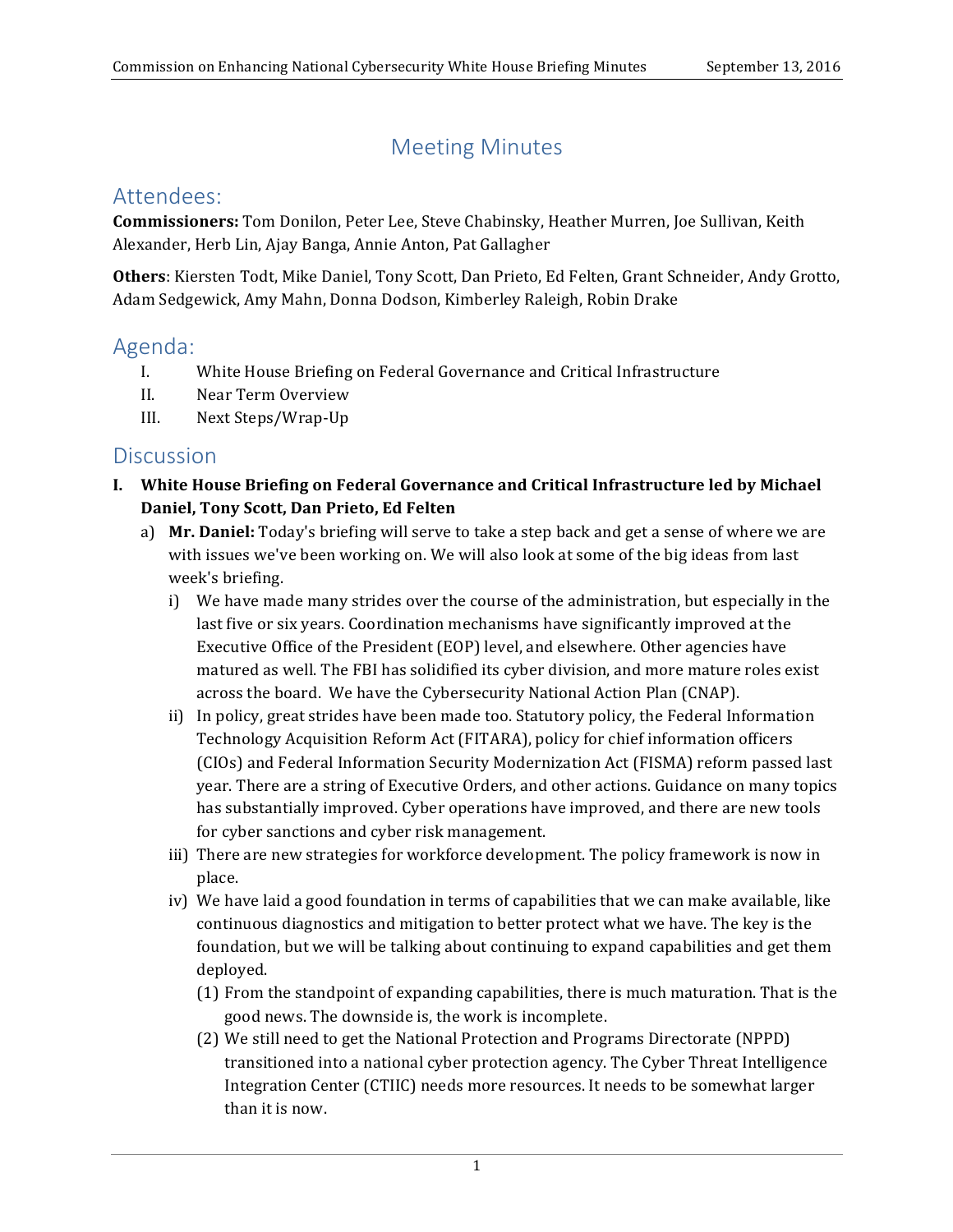- (3) We need to rethink about how we employ these policies and carry out operating federal cybersecurity enterprises.
- v) All these things led to the discussion last week. We announced the first Federal Chief Information Security Officer (CISO) and Deputy Federal CISO appointees. Later this month, we will launch the new consumer campaign, "Lock Down Your Login."
- b) Current Ideas: Federal Cybersecurity and Critical Infrastructure.
	- i) In federal cybersecurity the biggest question is centralization vs. decentralization of capabilities
		- (1) At present, we are too decentralized to manage risk effectively.
		- (2) Moving to a centralized IT for the federal government is not the right way to go either. How do we hit the right balance? The real question is where to put the line.
			- (a) Traditionally we have had a very stove piped view of cybersecurity. Each agency has had its own version of cybersecurity.
		- (3) We need to start breaking the stack and thinking of it in a different way. What layers should be centralized?
		- (4) Network and transport layers should be centralized for federal civilian agencies. All agencies must plug into that layer. DHS and OMB together will enforce compliance if that is necessary.
		- (5) This way there is a much more centralized way to do cybersecurity.
		- (6) Mission applications remain at the agency level. Agencies must still protect their information. Agency CIOs may not be as interested in the transport layer. Agencies can focus more on their mission if the transport level is left to security experts.
	- ii) We have been looking at whether different sized agencies should be treated differently. Agencies smaller than a certain size may be connected a network for smaller agencies. This collects IT services for those agencies.
	- iii) How many commodity services can be done across the government? Log-ins and email may be candidates for consolidation. We can accomplish more centralization than we have done.
- c) Budget and Acquisition
	- i) There is the idea of the Information Technology Modernization Fund (ITMF). The very way budgeting is done works against trying to create cybersecurity. It is easier to get dollars for old systems. It is extremely difficult to get money for new systems.
	- ii) It means taking on the budgeting process and the appropriations process on the congressional side. We will be asking some agencies to take on certain functions for the entire federal government and fund them.
	- iii) It's not just dollars for new investments that are hard to get. Money for maintenance can be hard to get too. Often CIOs must literally beg for those dollars. It is the nature of money and its governance. It makes for a significant barrier to progress.
	- iv) The way the acquisition and procurement works makes it very challenging. There may be things to look at in federal IT procurement differences across agencies.
	- v) Is it possible to start from a different proposition? Let's start new and say, what we want to bring in. Can we make a case information technology is fundamentally different than other areas?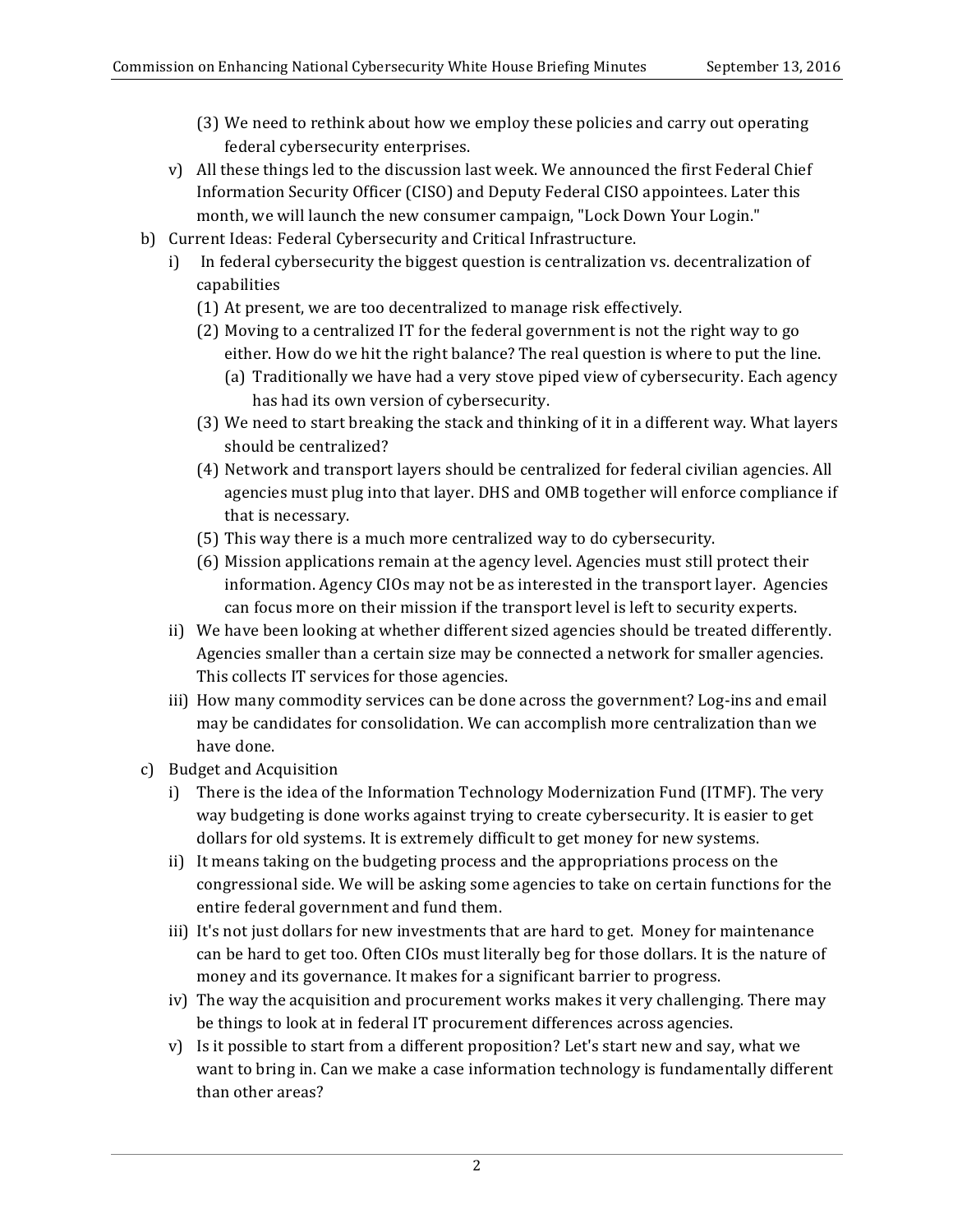- vi) Contract Protest Discussion
	- $(1)$  The idea for any contract to be contested, and have that protest go on for extreme amounts of time makes it impossible for the government to finish anything. There are areas there that can be looked at productively.
	- (2) Mr. Lin: Is there a penalty attached to protest process?
		- (a) Currently, there are no penalties for protestors at all.
		- (b) Protest becomes a mechanism for users to exploit the process and they liberally apply the exploitation. If we look at those areas, they may be fruitful to examine.
- d) Critical Infrastructure Highlights
	- i) One of the fundamental questions to ask from the government side is, what is the value of naming critical infrastructure sectors?
	- ii) In terms of resource allocation decisions it is easier for the government, for industry it is less clear.
	- iii) Should there be a grant structure for small and medium business? Can the government provide what is needed?
	- iv) The other thing we need to look at is the value proposition, and how we can best use government assets. If we look at resource allocation for the government, we have made a large investment.
	- v) There is more money allocated for DoD cyber defense, than all other critical infrastructure sector areas combined. The commission should look at a civilian cyber campus. There is a case for co-locating functions on the civilian side of the government.
	- vi) We need to create a government wide set of principles for the federal government to judge cybersecurity activities of agencies against.
- e) Legacy Systems and Challenges
	- i) It is important to not underestimate the problem created by the old legacy IT that exists in the federal government.
	- ii) It is costly to operate and maintain and secure. There are fewer people to operate older, less used systems.
	- iii) **Mr. Scott:** We must facilitate, upgrade, and replace infrastructure. The ITMF will have a part to play in this. The other is in CNAP, but inspired by the Baldridge quality recognition.
		- (1) We will be launching an initiative in the fall to improve quality in multiple sectors. It goes back to the effort to changing the perception of lack of quality in Americanmade cars.
		- (2) We will attempt to do a similar recognition to Baldridge, but for cyber security. It will recognize efforts to improve security using Six Sigma methodologies for process improvement. I would encourage commission support of this effort.
		- (3) Major consulting firms have endorsed the effort, and are looking for ways to encourage efforts.
		- (4) **Mr. Felten**: We have made a lot of progress. The CNAP was designed and built with the assumption to get something big started in a short time, and with the commission to carry that progress into the future.
- f) Integration and Planning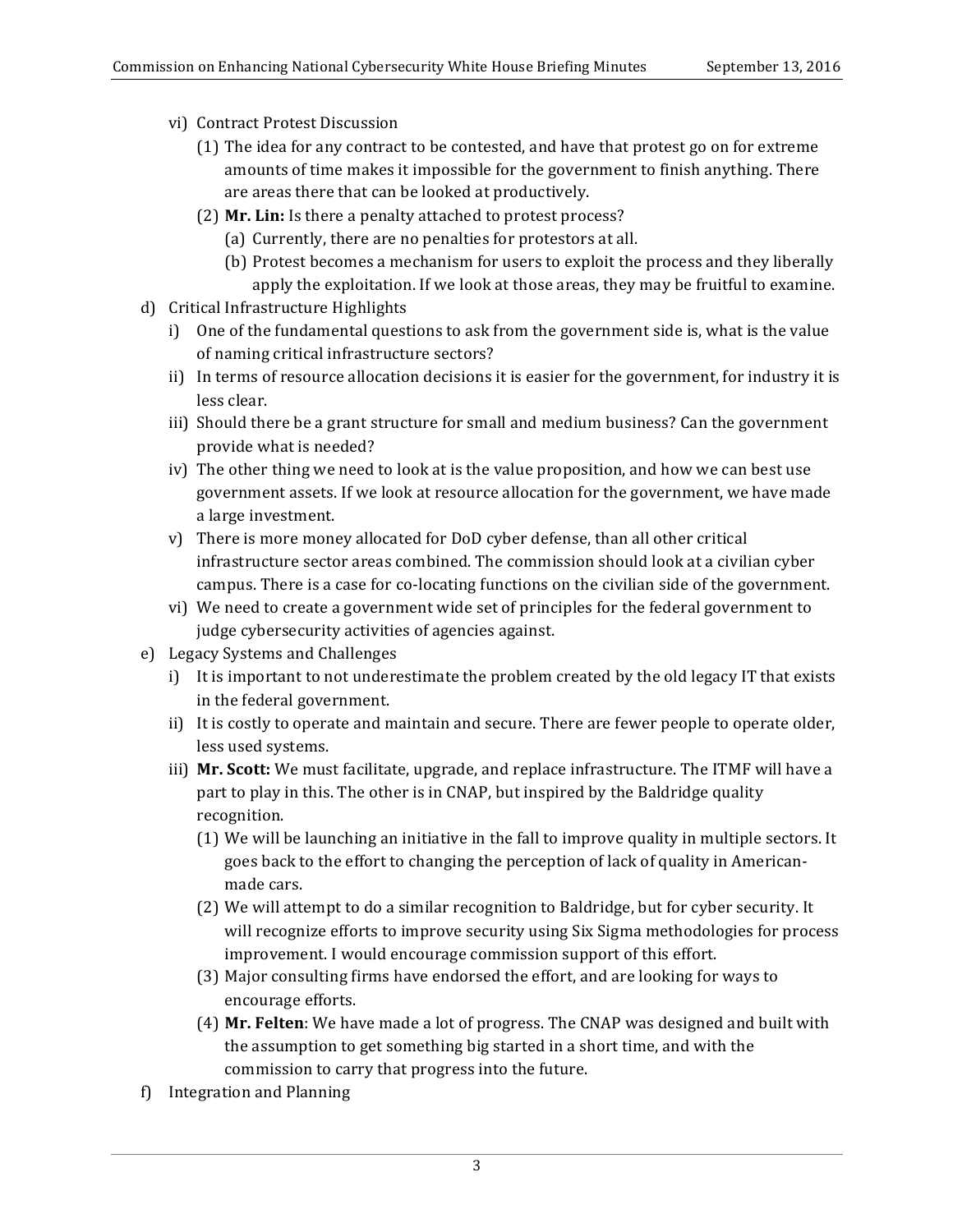- i) Three main points: First, the need to make sure we have good integration between cyber and technology efforts more broadly in the government.
	- (1) There is a tendency by agencies to treat cybersecurity as separate from the technology they are building. This gets into a wrong mindset. Cybersecurity and technology should be treated together.
	- (2) Second, there is the opportunity, when done right, to design systems and policies with cybersecurity in mind. The ITMF will make a difference here. Once we have money and authority and people to do this, we will be able to be proactive to do these things.
	- (3) Third, as we do this, we should think about how the technology should be. We must be future oriented, rather than being behind or eternally playing catching up.
- g) Commission Questions and Discussion
	- i) Is the ITMF new money or a working capital fund? In the original conception, it was a one-time 3b fund for groups of agencies to propose uses for, and later pay back the fund.
	- ii) **Mr. Lin:** If someone from GSA scoped out Mr. Daniels' idea What would that look like?
	- iii) To expand on that, if there is a set of proposed reforms, it would be good to know what they are. The White House will assist with developing a set of proposed reforms. The White House will reach out to GSA to coordinate.
	- iv) **Mr. Alexander:** The government should lead the way for cybersecurity for the nation. We should think more about prevention than increasing response. Progress today pushes on intelligence community response. We need to focus on prevention for the nation as a whole. It takes time, but we should have the vision to have that capability. On the idea of a cyber university, we can advocate service for tuition.
	- v) We considered the service for tuition idea, but couldn't get it over the Hill. It is in CNAP, to have those who graduate from accredited universities to have some assistance. It would be a step forward.
	- vi) We should consider a physical co-location on a federal FBI-DHS campus working with civilian side.
	- vii) We may walk through protective measures, and discuss with staff. All the discussion with senior management in government says we solved the problem, but there are more specifics.

 viii) On students and loan forgiveness, the private sector may want to collaborate on these types of efforts, not just loan forgiveness but opportunities.

- ix) Explain the concept of unplugging if an agency is not compliant. The analogy is the Defense Information Systems Agency (DISA) for DOD. We often see disagreement on what is implemented. Unless these certain activities are done by an agency, we will consider disconnecting it until they are. It's meant to help people to think of enterprise wise cybersecurity. It gives DHS more tools. It has worked successfully on the Defense side as an incentive.
- x) Regarding students, what's been said will bring people in at the junior level. We also need opportunities for senior level people.